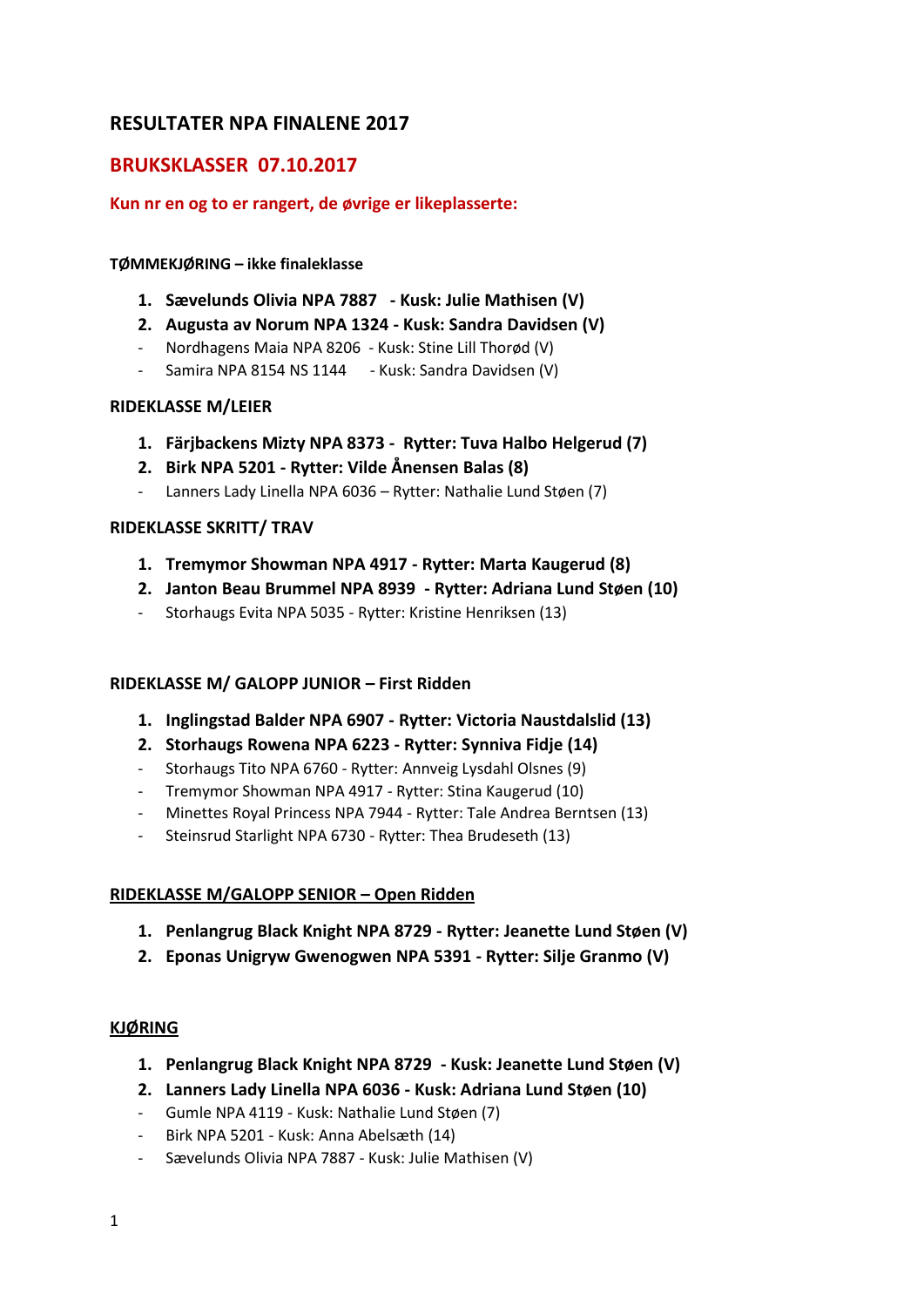## **WORKING HUNTER 40cm**

- **1. Lerud's Samantha NPA 3056 - Rytter: Ingrid Lysdahl Olsnes (7)**
- **2. Minettes Camina NPA 7168 - Rytter: Helene Løvås (V)**
- Minettes Royal Princess NPA 7944 Rytter: Tale Andrea Berntsen (13)

## **WORKING HUNTER 60cm**

- **1. Minettes Camina NPA 7168 - Rytter: Tale Andrea Berntsen (13)**
- **2. Inglingstad Balder NPA 6907 - Rytter: Victoria Naustdalslid (13)**

# **ÅRETS BRUKSPONNI NPA 2017:**

# **Penlangrug Black Knight NPA 8729 (Welsh Sec. D)**

**Kusk og rytter: Jeanette Lund Støen**

## **MØNSTRINGSKLASSE 7-12 ÅR**

- **1. Erica Molværsmyr (10)**
- Marlene Jacobsen (11)

## **MØNSTRINGSKLASSE 13 – 16 ÅR**

- **1. Kristine Henriksen (13)**
- Victoria Naustdalslid (13)
- Synniva Fidje (14)

# **ÅRETS JUNIOR MØNSTRER**

# **Erica Molværsmyr (10)**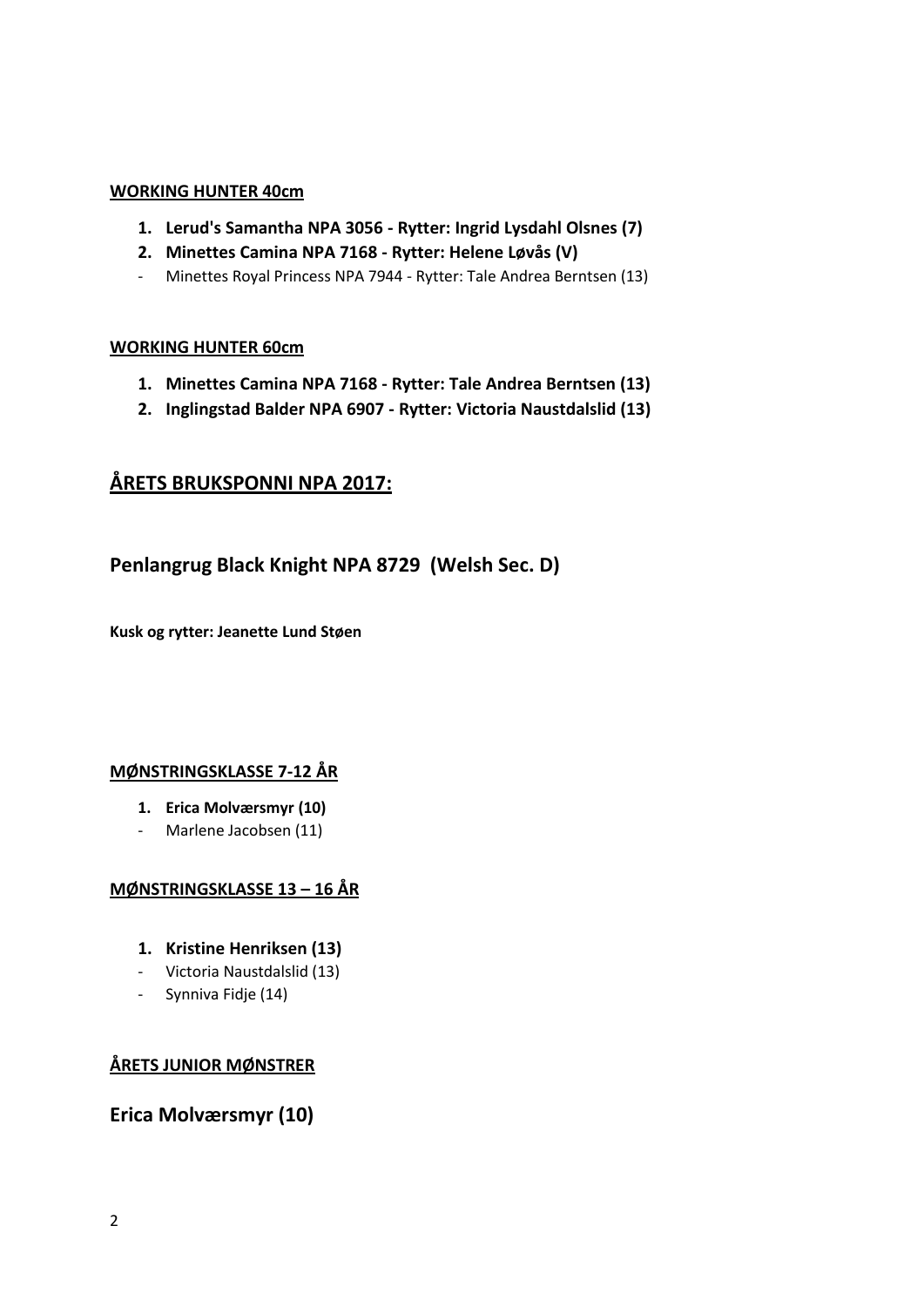# **EKSTERIØR KLASSER 08.10.2017**

**FØLL**

## **ÅRETS FØLL OVERALL FINALE**

- **1. Tempers Archer NPA 9242 (Welsh Sec. D)**
- **2. Lanners Hugo Boss NPA 9374 (Welsh Sec. A)**
- 3. Stall-Hopp Lady Lilith **NPA 9218** (Welsh Sec. C)
- 4. Maestro av Olafsbråten **NPA 9271** (Shetland)
- 5. Tempers Brienna **NPA 9286** (Welsh Sec. D)
- 6. Storhaugs Black Pearl **NPA 9336** (Welsh Sec. D)
- 7. Storhaugs Piper **NPA 9337** (Welsh Sec. C)
- 8. Lilleengens Elena **NPA 9241** (Shetland)

## **ÅRETS FØLL SHETLAND**

- 1. Maestro av Olafsbråten **NPA 9271** (Shetland)
- 2. Lilleengens Elena **NPA 9241** (Shetland)

### **ÅRETS FØLL WELSH SEC. A**

1. Lanners Hugo Boss **NPA 9374** (Welsh Sec. A)

## **ÅRETS FØLL WELSH SEC. C**

- 1. Storhaugs Piper **NPA 9337** (Welsh Sec. C)
- 2. Stall-Hopp Lady Lilith **NPA 9218** (Welsh Sec. C)

#### **ÅRETS FØLL WELSH SEC. D**

- 1. Tempers Archer **NPA 9242** (Welsh Sec. D)
- 2. Tempers Brienna **NPA 9286** (Welsh Sec. D)
- 3. Storhaugs Black Pearl **NPA 9336** (Welsh Sec. D)

#### **JUNIOR**

## **ÅRETS JUNIOR OVERALL FINALE**

- **1. Storhaugs Phoebe NPA 8826 (Welsh Sec. C)**
- **2. Lilja fra Øya NPA 8787 (Shetland)**
- 3. Gladheims Viscountess **NPA 8616** (Welsh Sec. D)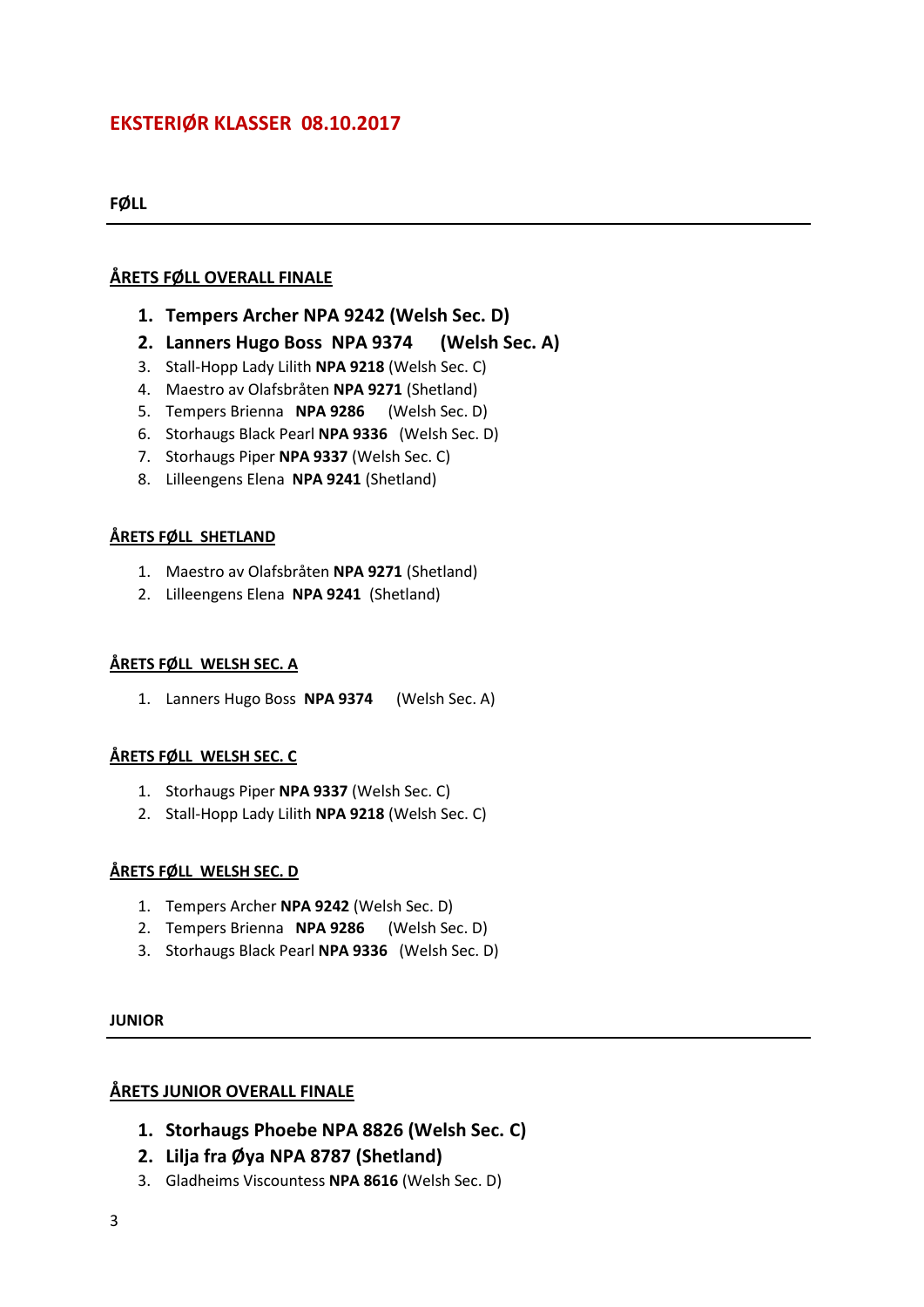- 4. Ponnyhaugens Springtime **NPA 9004** (Welsh Sec. A)
- 5. Ponnyhaugens Toryn **NPA 9051** (Welsh Sec. A)
- 6. CE Idaho Sunset NPA **8595** (Welsh Part-Bred)
- 7. Jubleen av Olafsbråten **NPA 8840** (Shetland)
- 8. Hovdes Dinesse **NPA 9072** (Shetland)
- 9. Carleen av Olafsbråten **NPA 8622** (Shetland)
- 10. Loreen av Olafsbråten **NPA 9054** (Shetland)
- 11. Sølis Viking **NPA 8638** (Sportsponni)
- 12. Molinas Black Diamond **NPA 8675** (Sportsponni)

### **ÅRETS JUNIOR SHETLAND**

- 1. Lilja fra Øya **NPA 8787**
- 2. Carleen av Olafsbråten **NPA 8622**
- 3. Hovdes Dinesse **NPA 9072**
- 4. Jubleen av Olafsbråten **NPA 8840**
- 5. Loreen av Olafsbråten **NPA 9054**

### **ÅRETS JUNIOR SPORTSPONNI**

- 1. Sølis Viking **NPA 8638**
- 2. Molinas Black Diamond **NPA 8675**

## **ÅRETS JUNIOR WELSH SEC. A**

- 1. Ponnyhaugens Springtime **NPA 9004**
- 2. Ponnyhaugens Toryn **NPA 9051**

## **ÅRETS JUNIOR WELSH SEC. C**

1. Storhaugs Phoebe **NPA 8826** (Welsh Sec. C)

## **ÅRETS JUNIOR WELSH SEC. D**

1. Gladheims Viscountess **NPA 8616** (Welsh Sec. D)

#### **ÅRETS JUNIOR WELSH PARTBRED**

1. CE Idaho Sunset NPA **8595** (Welsh Part-Bred)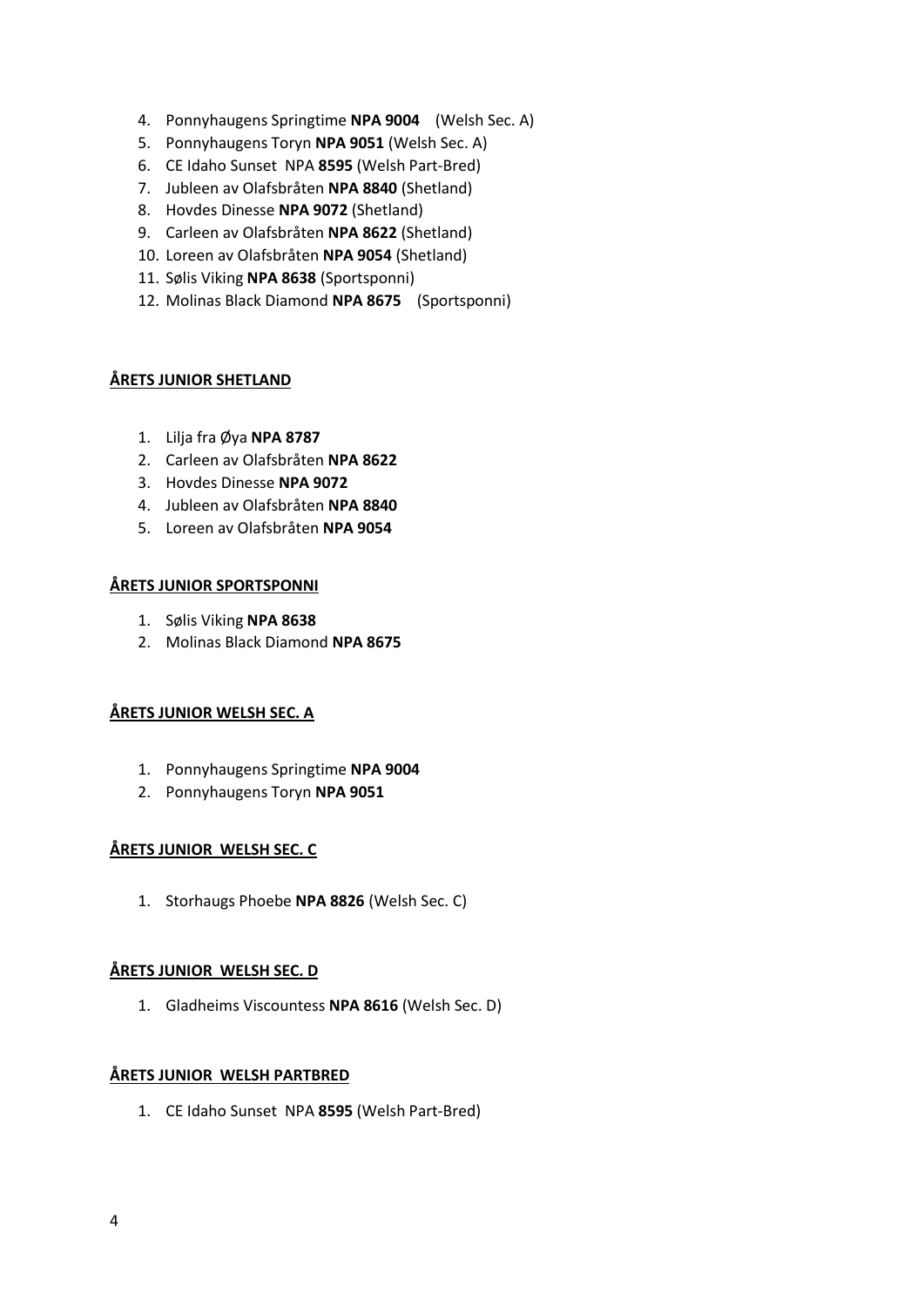## **ÅRETS SENIOR OVERALL FINALE**

- **1. Brynithon Livley Maid NPA 8626 (Welsh Sec. D)**
- **2. Ponnyhaugens Mr. Music NPA 8108 (Welsh Sec. A)**
- 3. Dorthealyst Prinsess **NPA 7129** (Welsh Sec. C)
- 4. Caederwen Jager Bomb **NPA 9086** (Welsh Sec. D)
- 5. Nordhagens Rose **NPA 8423** (Shetland)
- 6. Her Highness **NPA 8293** (Connemara)
- 7. Steinsrud Messina **NPA 6257** (Welsh Sec. C)
- 8. Molinas Olympia **NPA 8472** (Welsh Sec. B)
- 9. Ødegaardens Garmine **NPA 8248** (Shetland)
- 10. Daquiri af Jäboruder **NPA 9240** (Shetland)
- 11. Inglingstad Pia **NPA 7620** (Connemara)
- 12. Haugans Storm Buster **NPA 8524** (Sportsponni)
- 13. Walking on Sunshine **NPA 7799** (Shetland Mini)
- 14. Bäckens Helbrah **NPA 5096** (Shetland)

Ikke møtt til overall finalen, derfor ikke rangert:

- Hovdes Primadonna **NPA 8399** (Shetland)
- Eponas Unigryw Gwenogwen **NPA 5391** (Welsh Sec. C)
- Princess **NPA 5754** (Welsh Sec. C)
- Storhaugs Rowena **NPA 6223** (Welsh Sec. C)
- Storhaugs Black Bess **NPA 7648** (Welsh Sec. D)

#### **ÅRETS SENIOR SHETLAND, MINI**

1. Walking on Sunshine **NPA 7799**

#### **ÅRETS SENIOR SHETLAND**

- 1. Nordhagens Rose **NPA 8423**
- 2. Ødegaardens Garmine **NPA 8248**
- 3. Daquiri af Jäboruder **NPA 9240**
- 4. Bäckens Helbrah **NPA 5096**
- 5. Hovdes Primadonna **NPA 8399**

#### **ÅRETS SENIOR CONNEMARA**

- 1. Her Highness **NPA 8293**
- 2. Inglingstad Pia **NPA 7620**